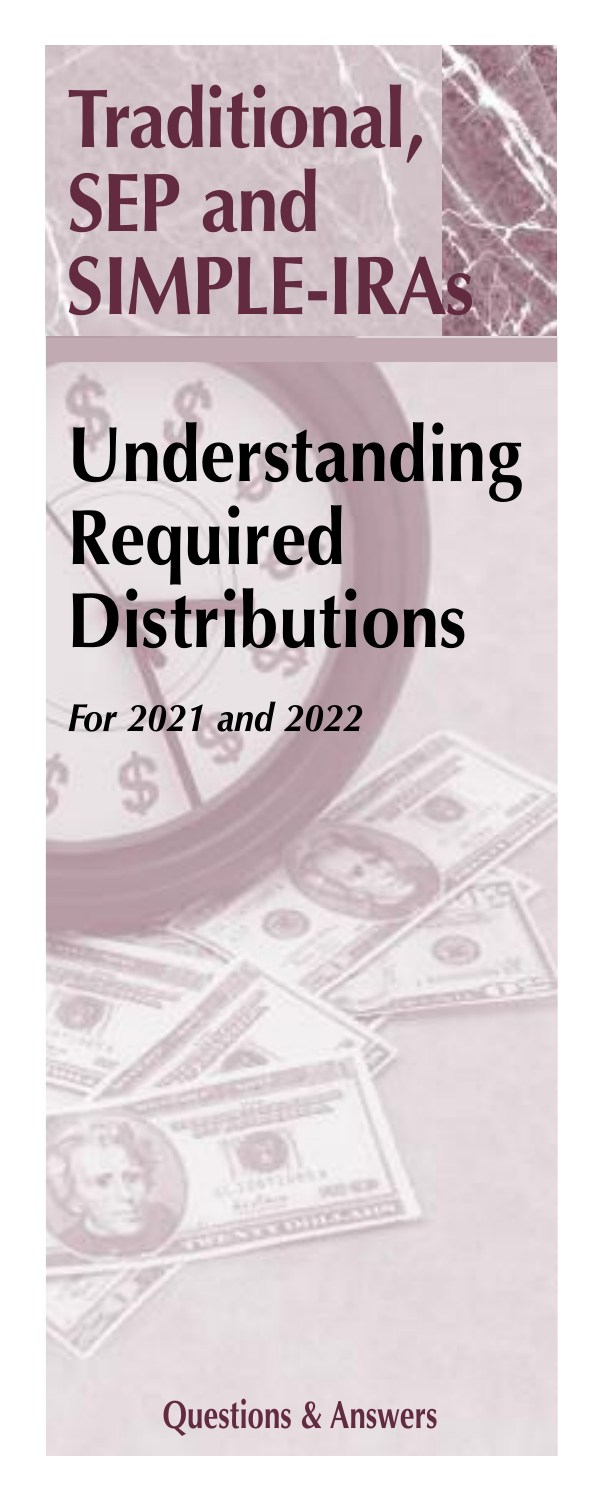#### **Why are there federal tax rules mandating required minimum distributions from a traditional IRA, SEP-IRA and SIMPLE-IRA?**

The primary purpose of a traditional IRA is to allow you and others to save for retirement and then use the funds for retirement and also to accumulate funds for a beneficiary. Therefore, the tax laws require an IRA accountholder to take a required minimum distribution (RMD). After the IRA accountholder dies, the beneficiary or beneficiaries will be required to take required distributions. There are specific formulas for determining how much must be withdrawn, and when. These amounts are called "required minimum distributions" (RMDs).

 On December 20, 2019, President Trump signed into law the SECURE Act which changed the age a person becomes subject to the RMD rules to age 72 from age  $70\frac{1}{2}$ .

 This brochure discusses the RMD rules for a living IRA accountholder. There are other brochures discussing the RMD rules for a beneficiary.

#### **When did the new age 72 rule become effective?**

It became effective for 2021. Any person who attained age 72 in 2021 was required to take an RMD for 2021. The person's required beginning date is April 1, 2022. A person who attained age 72 prior to 2021 was also required to take an RMD for 2021.

### **What happens if I fail to withdraw the required minimum distribution?**

Current federal income tax law provides a penalty tax of 50% of the amount required to be distributed, but which was not. For example, if you failed to withdraw a required minimum distribution of \$1,000 for a given year, then you owe a tax of \$500.

#### **What are the tax consequences of receiving an RMD?**

The general taxation rule for traditional IRAs applies. A recipient (you or your beneficiary) will include the amount received in gross income for the year of receipt. You (or your beneficiary, if applicable) will pay taxes with respect to this amount at the marginal income tax rate which applies to you (or your beneficiary if appliable), unless a portion of the distribution is not taxable because it is comprised of basis.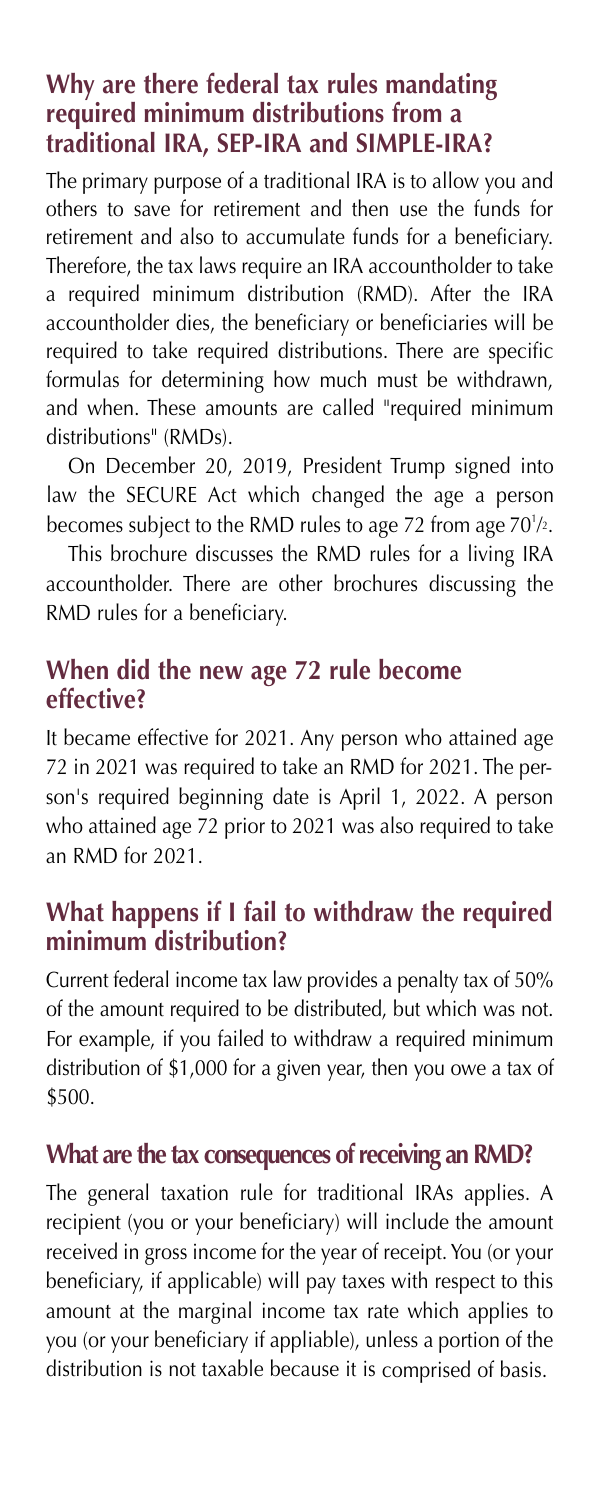#### **Must I withdraw all of my money because I am 72, or may I withdraw IRA funds over a number of years?**

You are not required to withdraw all of your IRA funds in one year. You are permitted to set up a distribution schedule over a number of years, as long as you take each year your RMD amount or a larger amount.

 As long as your money is in your IRA, it remains tax deferred, as do any earnings. By using periodic payments over a number of years, you spread your income out over the Payment schedule and typically will pay less tax.

## **How is my required minimum distribution calculated under the RMD rules ?**

The balance of your IRA as of the preceding 12/31 is divided by the divisor from the Uniform Lifetime Table, based on the age of the accountholder. For example: the fair market value of your IRA as of 12/31/21 is \$35,000. Your age is 77 in 2022. The divisor from the Uniform Lifetime Table is 22.9. Your required minimum distribution for 2022 is \$35,000/22.9, or \$1,528.38.

|                           | <b>Formula #1</b> RMD = Account Balance as of Preceding $12/31$ |                                    |  |
|---------------------------|-----------------------------------------------------------------|------------------------------------|--|
|                           |                                                                 | Period from Uniform Lifetime Table |  |
| <b>Formula</b> #2 $RMD =$ |                                                                 | Account Balance                    |  |
|                           |                                                                 | Period from Joint Lives Table      |  |

## **What is the Uniform Lifetime Table?**

It is a special joint life expectancy table created by the IRS. The IRS had to define how to calculate an IRA accountholder's RMD because the statutory law does not do so. The Uniform Lifetime Table has been created by using the assumption that the beneficiary is always 10 years younger than the IRA accountholder. So every IRA accountholder uses this special table even if their beneficiary is not a person.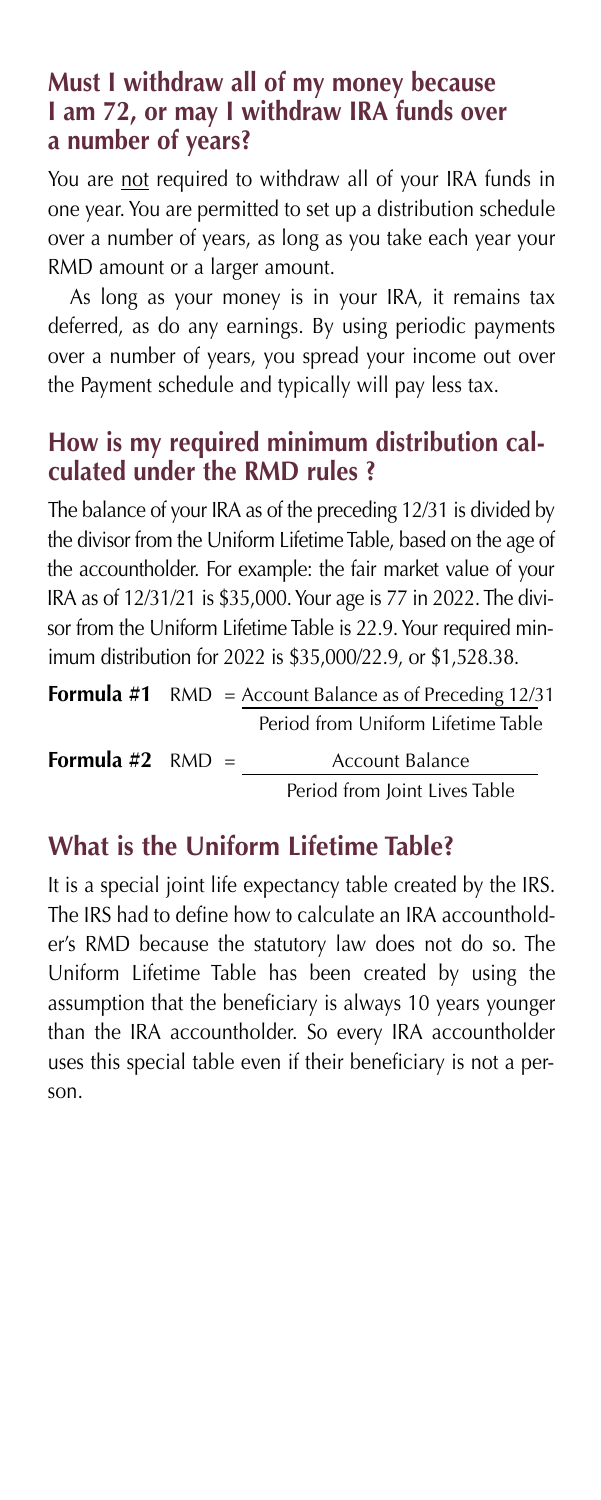#### **Uniform Lifetime Table**

| Age of IRA<br>Account-<br>holder                                                                                                                                                                                                                                                                                                                                                                                                                                                             | Distribution<br>Period (in                                                                                           | Age of IRA<br>Account-<br>holder                                                         | Distribution<br>Period (in                                                                                   | Age of IRA<br>Account-<br>holder                                                               | Distribution<br>Period (in<br>years)                                                           |
|----------------------------------------------------------------------------------------------------------------------------------------------------------------------------------------------------------------------------------------------------------------------------------------------------------------------------------------------------------------------------------------------------------------------------------------------------------------------------------------------|----------------------------------------------------------------------------------------------------------------------|------------------------------------------------------------------------------------------|--------------------------------------------------------------------------------------------------------------|------------------------------------------------------------------------------------------------|------------------------------------------------------------------------------------------------|
| 72<br>73<br>74<br>75<br>76<br>77<br>78<br>79<br>80<br>81<br>82<br>83<br>84<br>85<br>86                                                                                                                                                                                                                                                                                                                                                                                                       | 27.4<br>26.5<br>25.5<br>24.6<br>23.7<br>22.9<br>22.0<br>21.1<br>20.2<br>19.4<br>18.5<br>17.7<br>16.8<br>16.0<br>15.2 | 87<br>88<br>89<br>90<br>91<br>92<br>93<br>94<br>95<br>96<br>97<br>98<br>99<br>100<br>101 | 14.4<br>13.7<br>12.9<br>12.2<br>11.5<br>10.8<br>10.1<br>9.5<br>8.9<br>8.4<br>7.8<br>7.3<br>6.8<br>6.4<br>6.0 | 102<br>103<br>104<br>105<br>106<br>107<br>108<br>109<br>110<br>111<br>112<br>113<br>114<br>115 | 5.6<br>5.2<br>4.9<br>4.6<br>4.3<br>4.1<br>3.9<br>3.7<br>3.5<br>3.4<br>3.3<br>3.1<br>3.0<br>2.9 |
| Does it make much difference for RMD pur<br>poses who my IRA beneficiary is?<br>No. The Uniform Lifetime Table is used to determine th<br>divisor regardless of who is your IRA beneficiary. There i<br>one exception. The Joint Life Expectancy Table is to be use<br>when the IRA owner has designated his or her spouse to b<br>the sole primary beneficiary and such spouse is more tha<br>10 years younger.<br>If I attain age 72 in 2022, what is my deadline<br>to withdraw such RMD? |                                                                                                                      |                                                                                          |                                                                                                              |                                                                                                |                                                                                                |
| Your deadline is your required beginning date.<br>What is my required beginning date?<br>Your required beginning date is April 1 of the year followin<br>the year in which you reach age 72.                                                                                                                                                                                                                                                                                                 |                                                                                                                      |                                                                                          |                                                                                                              |                                                                                                |                                                                                                |
| If my first distribution has to be withdrawn by<br>April 1 of the year after the year I reach age<br>72, when do I have to take additional<br>distributions? What is my deadline for these<br>distributions?                                                                                                                                                                                                                                                                                 |                                                                                                                      |                                                                                          |                                                                                                              |                                                                                                |                                                                                                |
| You are required to take distributions for each calendar yea<br>after the year you reach age 72. While you have until Apr<br>1 of the year after the year in which you turn age 72 to tak<br>your first distribution, distributions for the second year mus<br>be made by December 31 of such year. The deadline fo<br>subsequent distributions is December 31 of each subse<br>quent year.                                                                                                  |                                                                                                                      |                                                                                          |                                                                                                              |                                                                                                |                                                                                                |

#### **Does it make much difference for RMD purposes who my IRA beneficiary is?**

## **If I attain age 72 in 2022, what is my deadline to withdraw such RMD?**

## **What is my required beginning date?**

#### **If my first distribution has to be withdrawn by April 1 of the year after the year I reach age 72, when do I have to take additional distributions? What is my deadline for these distributions?**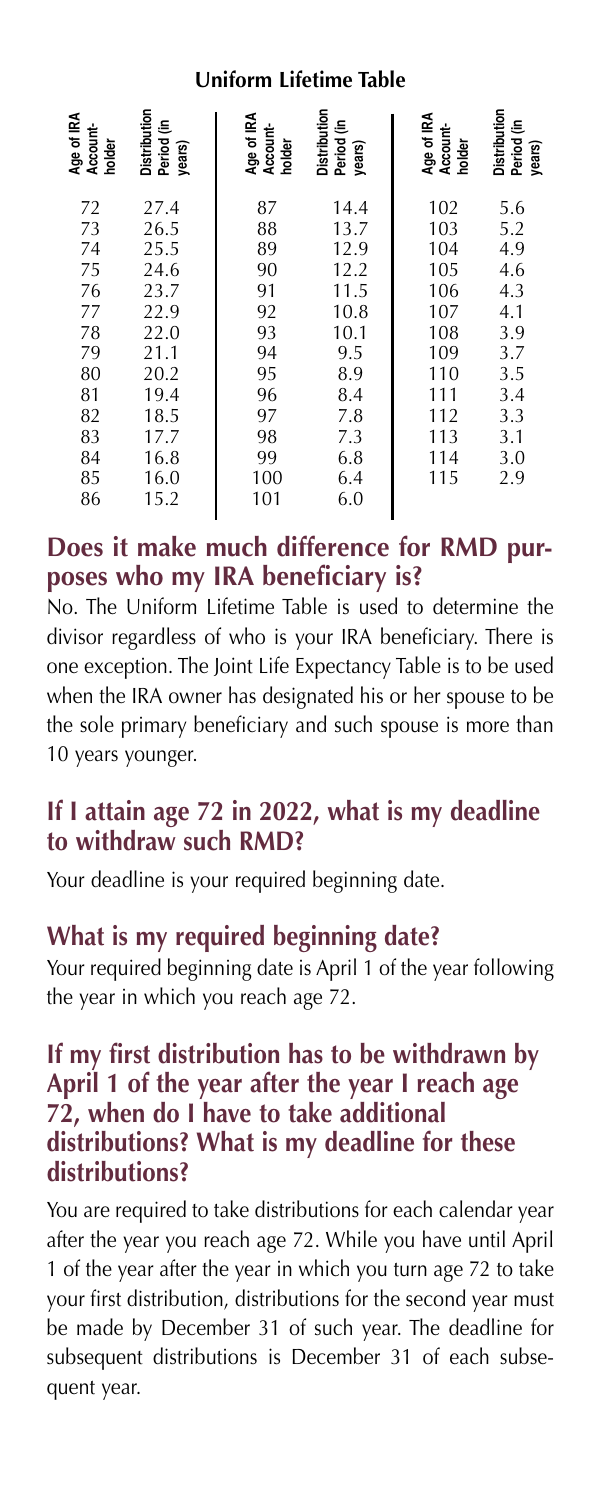## **May I withdraw more than my required minimum distribution?**

Yes.

## **Must the distribution schedule I establish also be the same as my required minimum distribution schedule?**

No. The rule is that the amount distributed each year must always equal or exceed your RMD amount for such year.

## **What is the IRA custodian's role with respect to RMDs?**

Every IRA custodian/trustee must furnish an RMD notice to each IRA accountholder who must take a required distribution for a given year. For example, if an accountholder is required to take an RMD with respect to 2022, then the IRA custodian must furnish the notice by January 31, 2022. The IRA custodian has the following two options for furnishing this notice: (1) to calculate your RMD for you, or (2) to simply notify you of your RMD requirement, and calculate the amount and provide it to you only if requested. The IRA custodian may choose to inform you that you do not need to take a distribution from the specific IRA as long as you use the alternative certification method and take the RMD amount for that IRA from another IRA. The IRA custodian must also inform you of the date by which such amount must be distributed, and that the IRS is being informed each year, on the Form 5498, that you must take an RMD.

 Under current IRS policy the IRS requires that an annual RMD notice be furnished to IRA accountholders age 72 and older but not to beneficiaries. However, many IRA custodians choose to furnish IRA beneficiaries with an RMD notice.

## **Is my IRA custodian required to give the IRS any information about my RMD?**

Yes. The IRA custodian must, on an annual basis, indicate on the Form 5498 if an RMD is required with respect to the related IRA. At the present time, the IRS and Congress do not require that a person's actual RMD amount be reported to the IRS.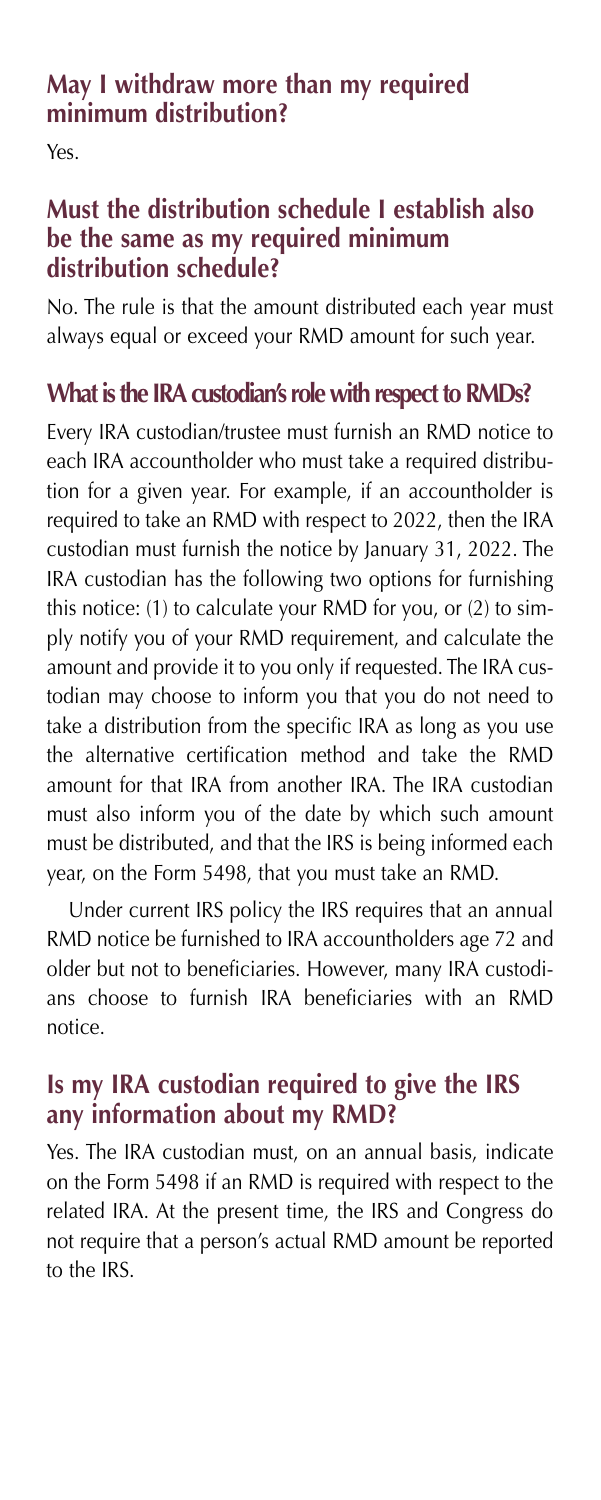## **Is there a worksheet which I may use to calculate my required minimum distribution?**

Yes, an RMD worksheet is provided later in this brochure.

#### **What rules apply if I wish to roll over funds from an IRA to a different IRA? Are there any special RMD rules with which I must comply?**

Yes. The rules applying to rollovers have not changed. A person is ineligible to roll over an RMD. If one does, then it will be an excess contribution.

 The IRS rules provide that the first money out of your IRA for a given year is defined to be your required distribution for such year, until your requirement is met. Therefore, if you were to take a distribution early in the year, thinking you could roll it over and later take your RMD amount, the IRS would consider the distribution to be part of your RMD amount, and rolling over an RMD amount is not permissible. You may, of course, use the alternative certification method and take your RMD amount for one IRA from a different IRA.

### **What rules apply if I wish to transfer funds from an IRA to a different IRA?**

Current tax rules allow you to transfer your entire IRA balance (including any RMD for such year) from one IRA to another IRA. You must understand that there are some risks associated with this rule.

 The rules clearly state that the two IRA custodians (i.e. sending and receiving) are not responsible to redetermine your RMD amount just because you transfer funds out of their IRA or transfer funds into their IRA. This means that you, the accountholder, will be responsible to make sure that you withdraw your RMD from wherever you wish.

## **Do all distributions count towards satisfying the RMD amount?**

Almost all distributions do count; even the distribution of nondeductible contributions are counted. However, "corrective distributions" pursuant to Code section 408(d)(4),  $408(d)(5)$ ,  $408(k)(6)(C)$  or similar items defined by the IRS commissioner do not reduce the RMD amount.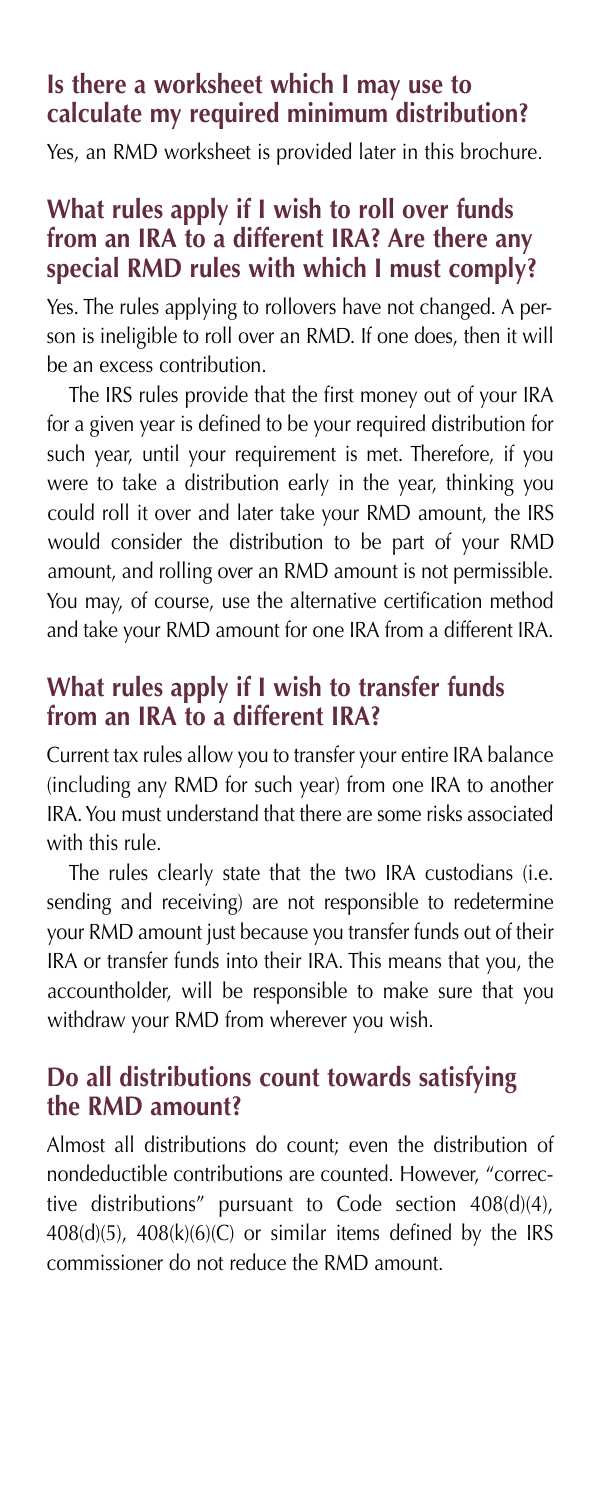## **What withholding rules will apply to the periodic distributions made to me?**

Prior to commencing your periodic distributions, you will need to instruct the IRA custodian whether or not you want to have federal income tax withheld from your distributions. Your IRA custodian will furnish you the necessary form. You may instruct the IRA custodian to withhold 10% of your distributions, an additional amount in excess of the 10%, or not to have withholding. You must be aware that there are penalties for not paying sufficient tax during the year, either through withholding or estimated tax payments. The IRS advises new retirees to review Publication 505. It explains your estimated tax requirements and describes penalties in detail.

## **Am I required to take a minimum distribution from each IRA I have?**

No. The minimum distribution amount must be calculated separately for each IRA you have. Under the final RMD rules, the IRA custodian must determine your RMD if you request it. However, you do not have to take a distribution from each IRA, as long as you satisfy the total minimum distribution amount from at least one IRA.

 **Example:** Roberta is age 78 (distribution period of 22.0) in 2022, and she has four IRAs at four different IRA custodians:

|                      | <b>IRA</b>     | <b>RMD</b> |
|----------------------|----------------|------------|
| <b>IRA Custodian</b> | <b>Balance</b> | Amount     |
| First Bank           | \$5,000.00     | \$227.27   |
| First Brokerage      | \$15,000.00    | \$681.82   |
| Second Bank          | \$30,000.00    | \$1,363.64 |
| Second Brokerage     | \$20,000.00    | \$909.09   |
| Aggregate RMD TOTAL  |                | \$3,181.82 |

 Roberta can take the \$3,181.82 from the first IRA, the second IRA, the third IRA, the fourth IRA or in any combination, as long as she satisfies her required minimum distribution of \$3,181.82. If Roberta withdraws \$3,181.82 from the IRA at First Bank, then she should inform the other three custodians in writing that she has satisfied her RMD requirement by withdrawing funds from the IRA at First Bank.

 Traditional IRAs, Roth IRAs, 401(k) plans, and 403(b) plans are four different types, so these may not be aggregated. This special aggregation rule does not apply to distributions from Qualified Plans. There must be a separate distribution from each qualified plan, and a distribution from an IRA can not be used to satisfy an RMD for a QP, or vice versa.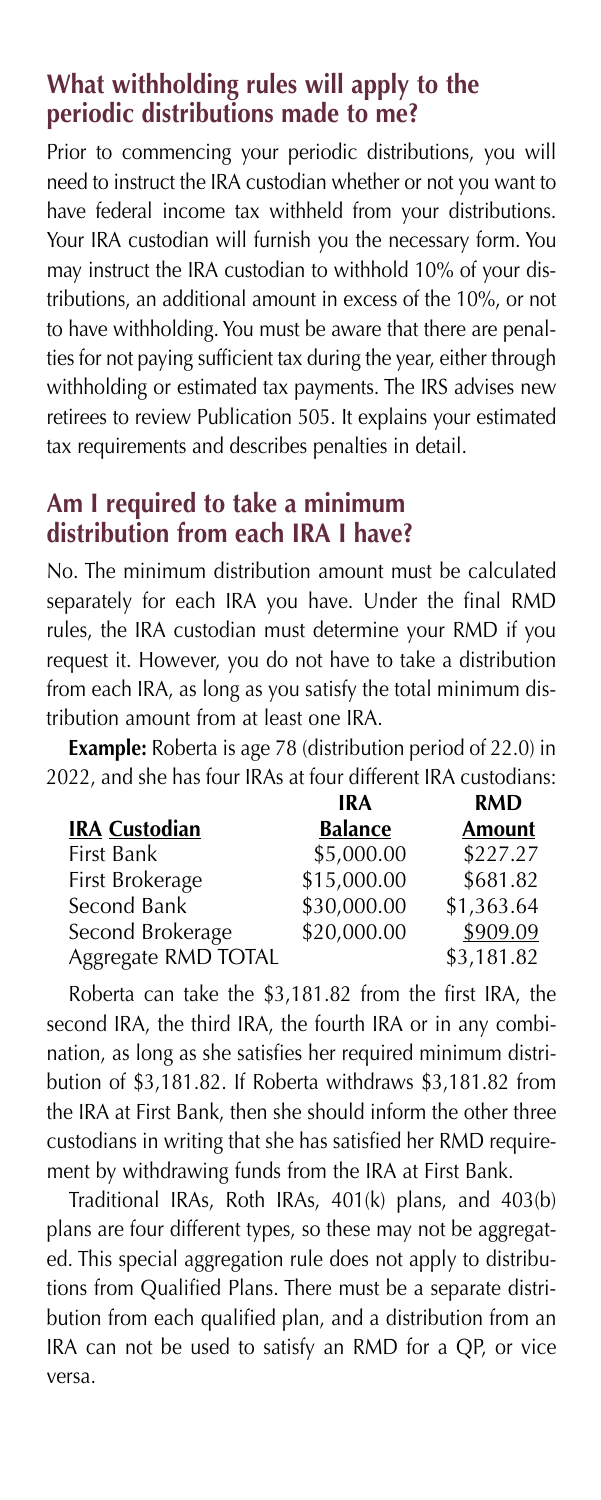The IRS in adopting the final regulation modified the rule so that only the RMDs of "like-kind" IRAs may be aggregated for purposes of this special distribution rule.

Examples of "like-kind" IRAs:

- 1. Traditional IRAs of a person who holds them as an accountholder;
- 2. Traditional IRAs of a person who holds them as a beneficiary, as long as related to the same deceased IRA accountholder (i.e. an inherited IRA); and
- 3. Roth IRAs of a person who holds them as a beneficiary of the same deceased Roth IRA accountholder (i.e. an inherited Roth IRA).

 For RMD purpose, a standard traditional IRA, SEP-IRA and SIMPLE-IRA are all defined to be traditional IRAs.

 A distribution from an IRA which is not of the same type may not be used to satisfy the RMD requirement of another type of IRA.

## **If my RMD may be calculated using the Joint Life and Last Survivor Expectancy Table, where can I find it and what divisor will apply to me?**

You are eligible to use the Joint Life Table (JLT) if your spouse is your sole beneficiary and he or she is more than 10 years younger than you. The divisor or number applying to you from the JLT is larger than the number found in the Uniform Lifetime Table (ULT). This means your RMD will be smaller than if determined by using the number from ULT. An IRA custodian is allowed to calculate your RMD using the ULT even though you qualify to use the JLT. Annually you may refer to Appendix B of IRS Publication 590-B (IRA Distributions) to determine your divisor. You use your age and the age of your spouse.

## **What happens if there is a change in my marital status after January 1?**

There is no change in your RMD calculation if your beneficiary is not your spouse.

 If your spouse is your sole beneficiary as of January 1 and your spouse would die after January 1, or you become divorced after January 1, you will still be treated as married for such year. However, you would not qualify to use the Joint Table for subsequent years unless you would remarry and qualify again under the special rule.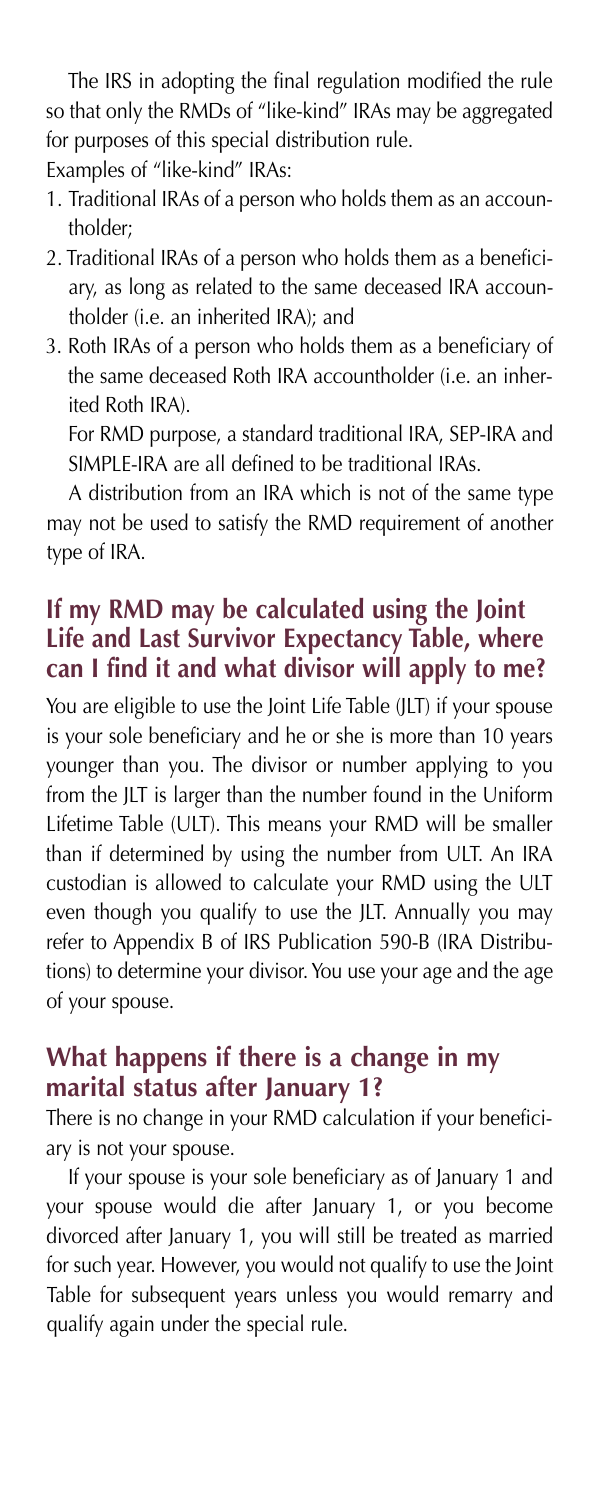#### **What happens if I designate a beneficiary other than or in addition to my spouse during the current distribution calendar year?**

If your spouse is not your sole beneficiary or he or she is not more than 10 years younger than you, there will be no effect on your RMD for the current year.

 If your spouse is your sole beneficiary and he or she is more than 10 years younger than you, then your RMD amount will need to be redetermined by using the Uniform Lifetime Table. Your RMD would increase.

## **Will I be able to use a tax-free charitable distribution to satisfy my required distribution?**

Yes, the general rule is, the IRS has issued guidance that a person who has made a QCD may also use that amount to satisfy their RMD. The SECURE Act requires a person to lower the amount they are entitled to treat as a QCD by the amount of their deductible annual traditional IRA contributions. The IRS will need to furnish guidance how this new law impacts a person's required distributions. Presumably, if a person is unable to exclude an amount as a QCD, then the person cannot use such amount to satisfy their RMD requirement.

## **Can you give an example of what tax benefit I would receive by making a tax-free charitable distribution for 2022?**

Yes. Let's assume that you normally give your church \$900 each year. Your required distribution amount was \$800. If you will instruct your IRA custodian to withdraw \$900 from your IRA and directly pay it to your church, then you will not be taxed on this distribution and you have satisfied your RMD requirement.

## **Once I die, are there required distribution rules applying to my beneficiary(ies)?**

Yes. Other CWF brochures (#154 and #156) are devoted to this topic. You may also review IRS Publication 590-B. There are rules requiring your beneficiary(ies) to withdraw certain minimum distributions by various deadlines. If such distributions do not occur by the appropriate deadline, then your beneficiary will owe the 50% excise tax. Some IRA plan agreements may require you to inform your beneficiary(ies) that he or she is a beneficiary of your IRA. The rules as to when and how much must be withdrawn by